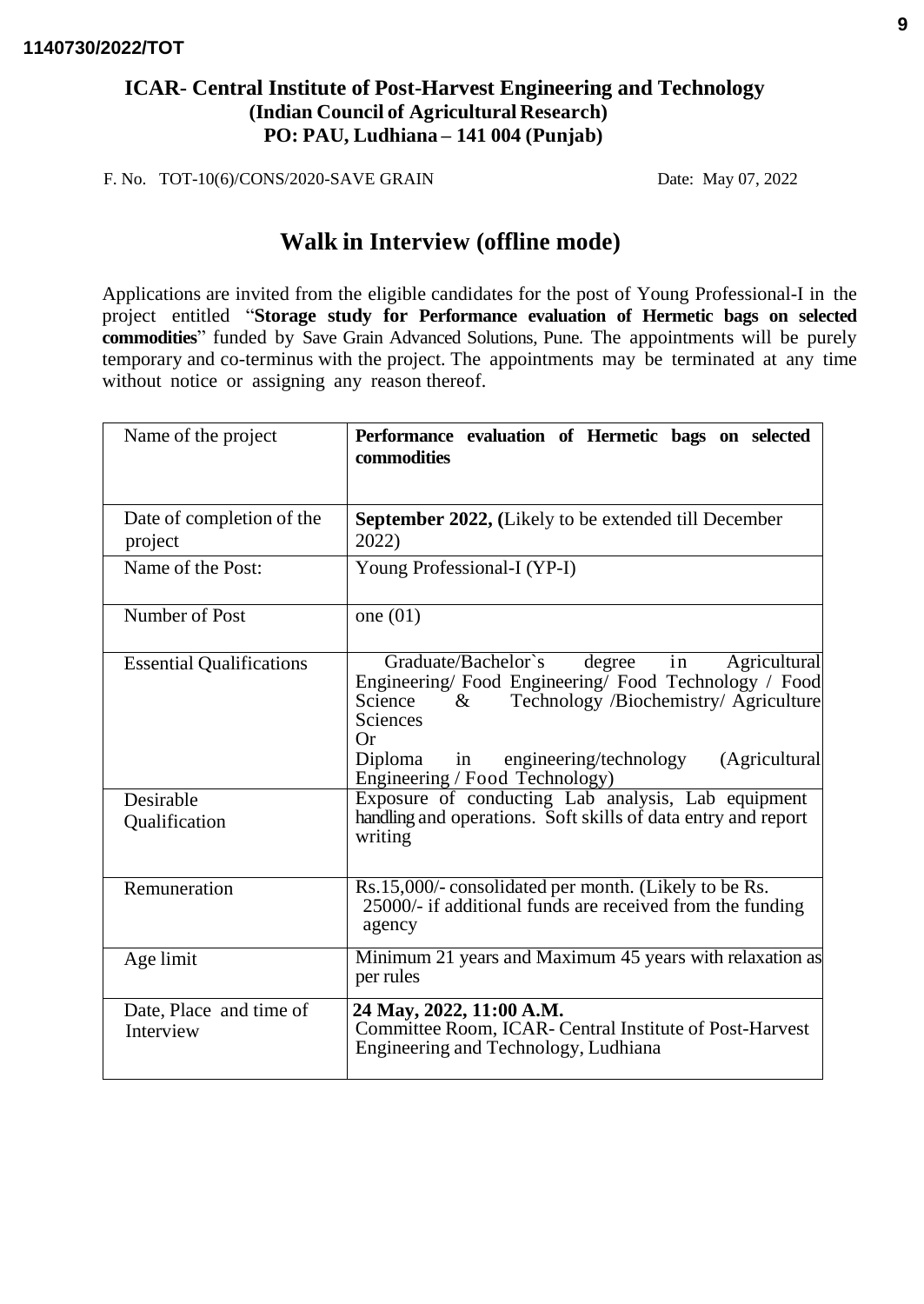#### **Terms and conditions:**

- 1. The interview for the above posts will be held at Administrative Block, ICAR-CIPHET, PAU Campus, Ludhiana-141004(Punjab) as per scheduled date & time.
- 2. **Age**: The minimum age for Young Professional-1 category will be 21 years and maximum 45 years for both categories. Age relaxation in the case of SC/ST/OBC & other exempted categories of candidates as per rules.
- 3. The eligible candidate may appear directly in a "WALK IN INTERVIEW" on the date and time mentioned above at ICAR-CIPHET, PAU Campus, Ludhiana-141004(Punjab).
- 4. Selection committee reserves the right to conduct screening test. if required. The question in screening test will be of objective type in general knowledge and aptitude.
- 5. There is no provision for absorption/ re-employment in IC AR CIPHET/ after completion of time bound project.
- **6. Young Professional -1 will be engaged purely temporarily on contractual basis till the completion of the project. The institute will not be held responsible to give regular appointment after expiry of them to the incumbent.**
- **7.** Candidates are required to bring his/her full bio-data in prescribed format duly affixed recent size photograph along with photocopies of testimonials / experience etc. However, original documents will also be checked at the time of interview. **No separate call letter for interview shall be issued. No TA/DA will be paid for attending the Walk-in-interview.**
- 8. In case the dates of interview fall on holiday, even then there will be no change in the schedule of interview.
- 9. Place of work will be ICAR-CIPHET, Ludhiana and involves working/ travelling in selected places of our country for activities taken under the project.
- 10. Persons already in employment should bring "No Objection Certificate" from their present employer.
- 11. All eligible candidates are requested to be present 15 minutes before scheduled time on the date of Interview for necessary formalities.
- 12. Canvassing in any form will render the candidate disqualified for the contractual engagement.
- 13. The Director, ICAR-CIPHET reserves the right to fill the posts or part of the declared vacancy without assigning any reasons thereof. The decision of the Director of the institute will be final and binding in all aspects.
- **Note:** The applications with detailed bio-data in the following proforma may be brought by hand during Walk in Interview or sent to Dr. **Sandeep Mann, Principal Investigator, ICAR-CIPHET, PO: PAU, Ludhiana–141 004, Punjab. Tel No. 0161- 2313115 / 2313116; Fax: 0161-2308670** through speed post and/ or e-mail at (sandeep\_mann76@ y a h o o . c o m ). Eligible candidates may attend the walk-ininterview as per above schedule.

**Date: May 07**, 2022